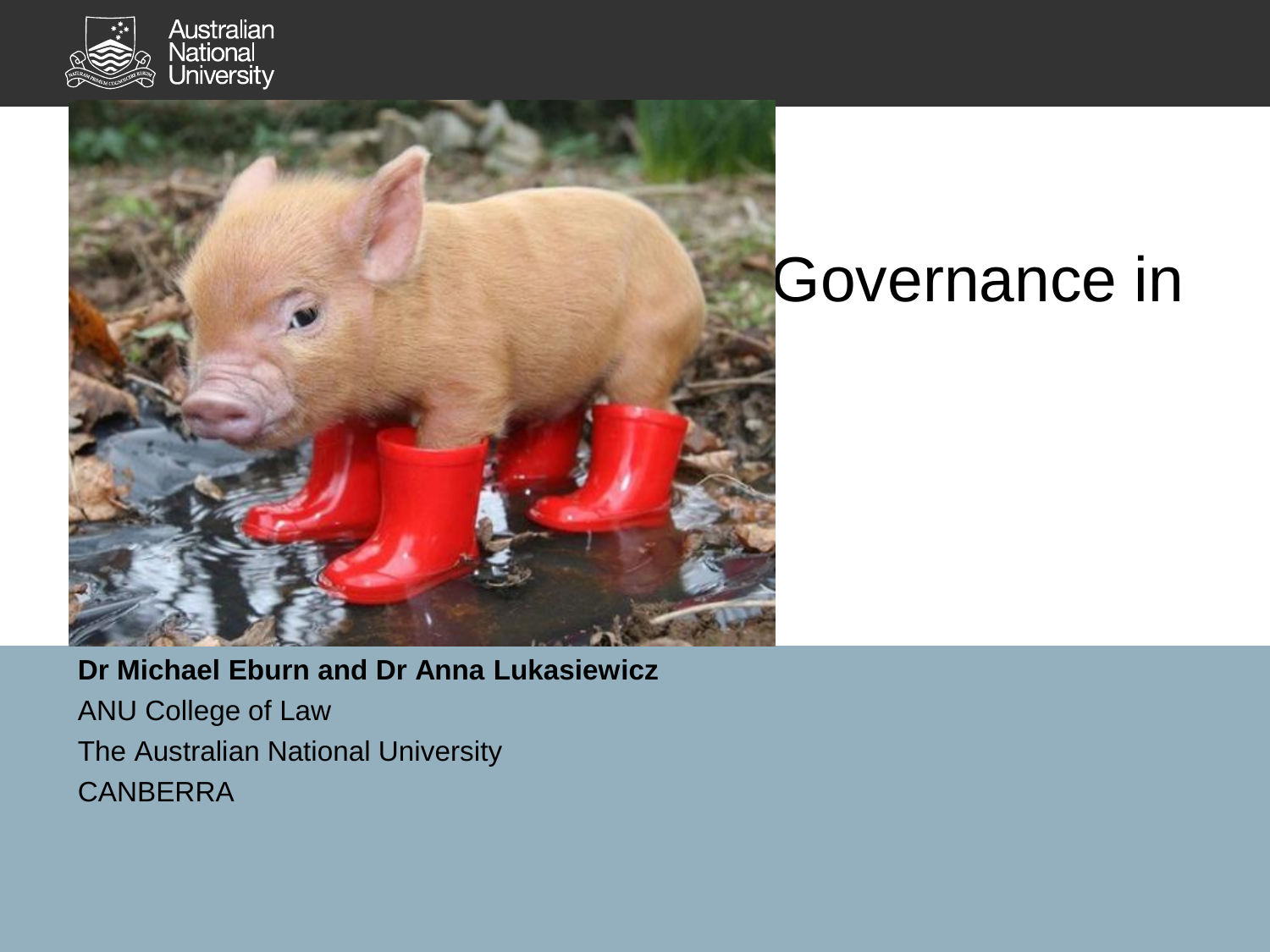

## Three themes

- 1. Communities and sharing responsibility.
- 2. Insurance and why you shouldn't expect insurers to communicate risk.
- 3. Learning from past events finding a new way.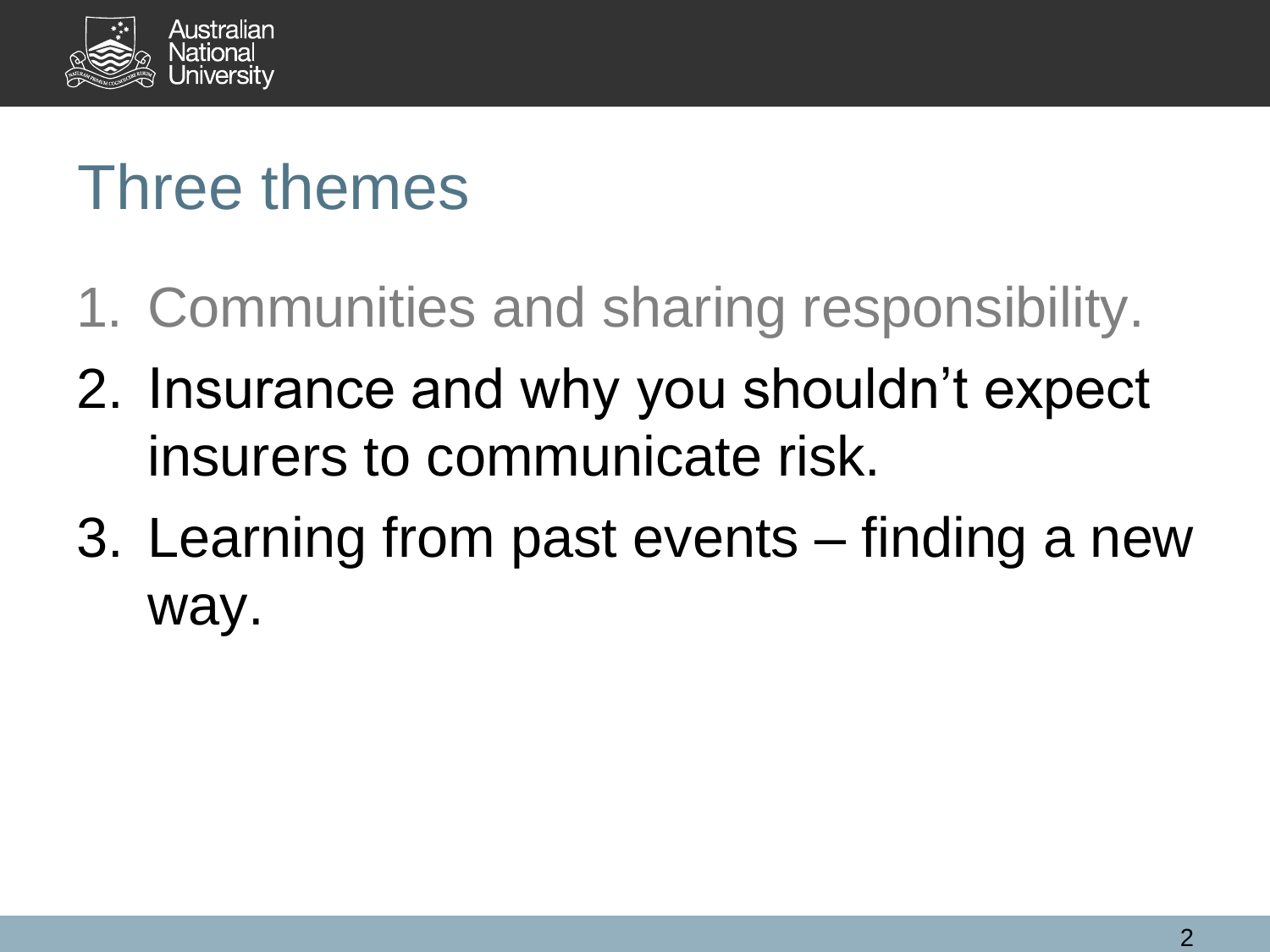

## Were are we up to?

- Theme 2: Insurance
	- Paper drafted;
	- Circulated to the insurance sector;
	- Dr Hussey is finalising the paper for submission to the *International Journal of Wildland Fire.*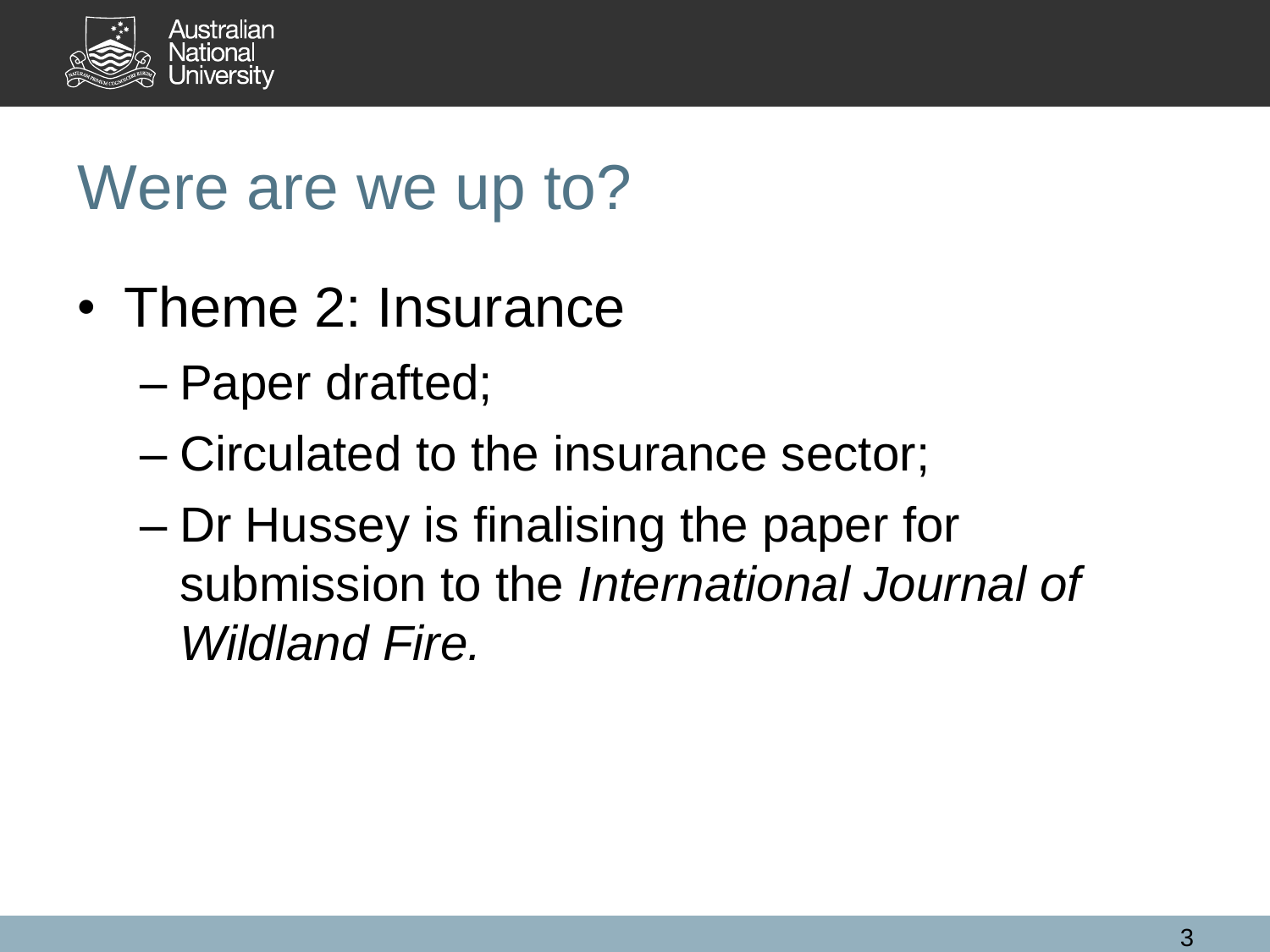

### Were are we up to?

- Theme 3: Post event learning
	- Review of past inquiries to identify common themes and issues
	- Alternative models CAA and 'open disclosure'
	- Applying restorative justice?
	- Next steps.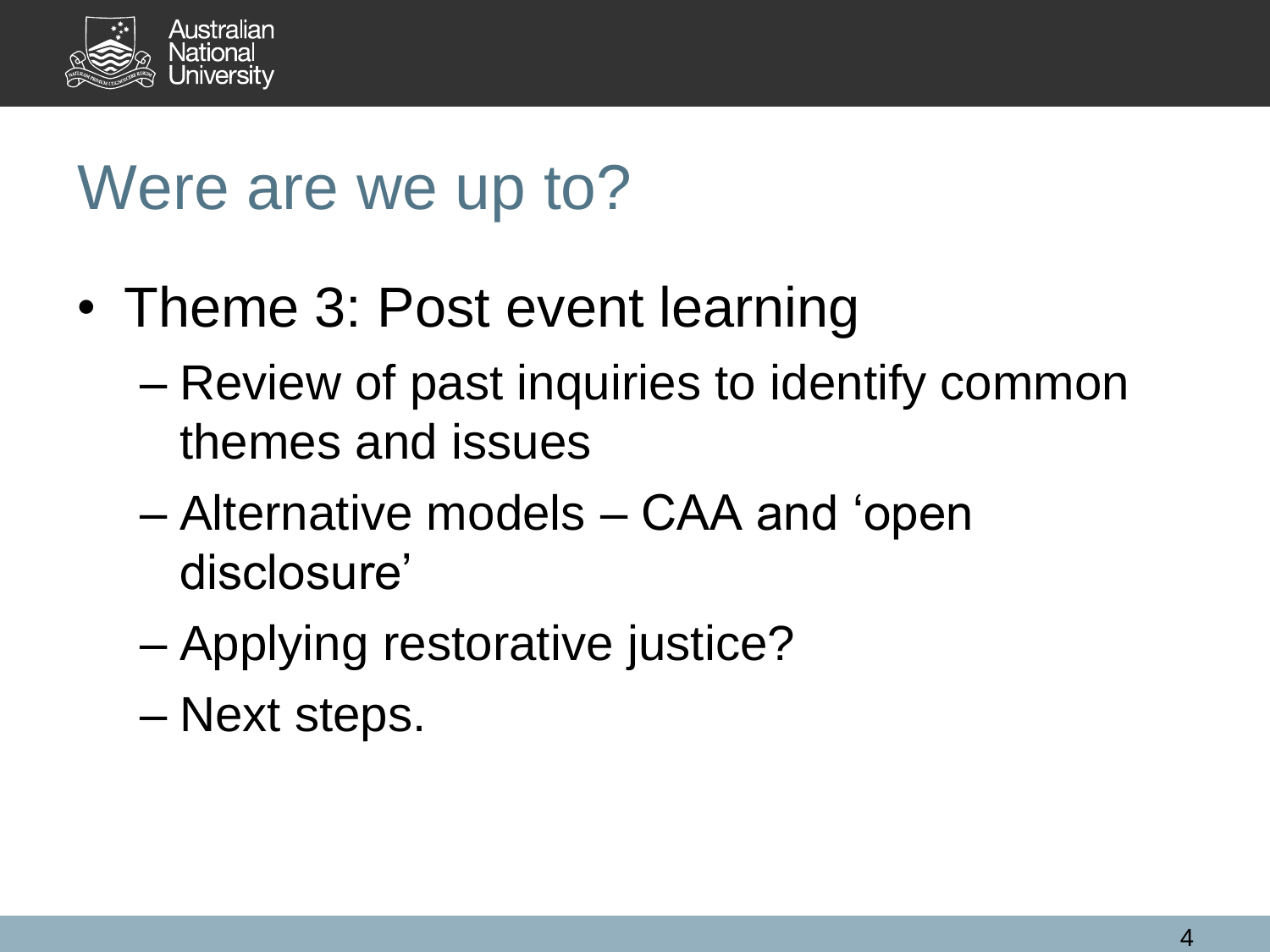

### Were are we up to?

- Theme 1: Communities
	- We have been fortunate to engage Dr Anna Lukasiewicz to lead the research on this theme.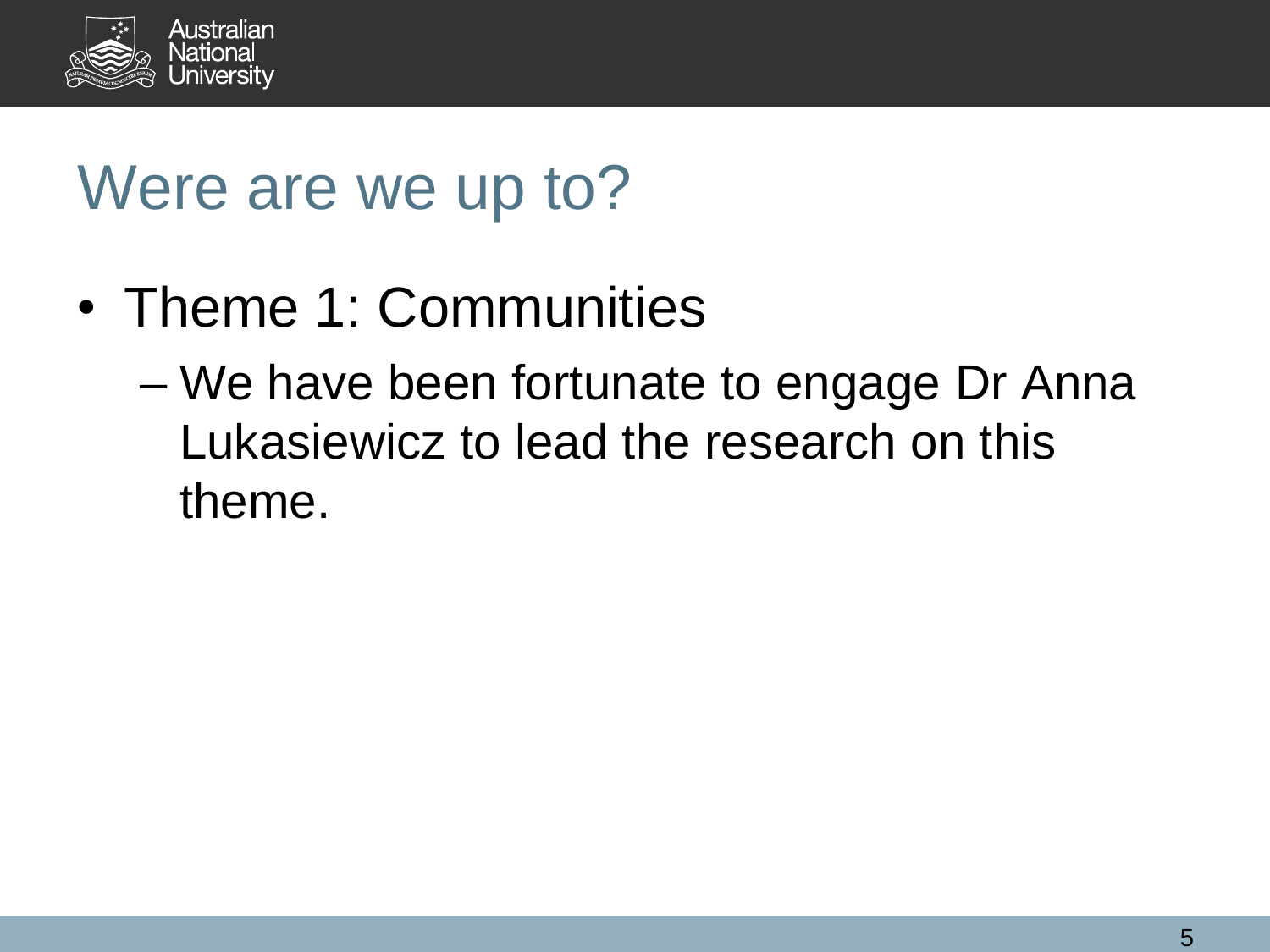

## Theme 1: Communities

- Clarification & illustration of **who** is to do **what** and **how** at community level according to **NSDR +**
- Paper submitted to *Environmental Hazards*: "Community, shared responsibility and policy instrument choice for disaster resilience"
- 2 conference abstracts accepted:
	- AFAC 2016

Brisbane, 30Aug- 1 Sept

- 6th International Building Resilience Conference Uni of Auckland, 7-9 August
- Scope for further exploration re policy effectiveness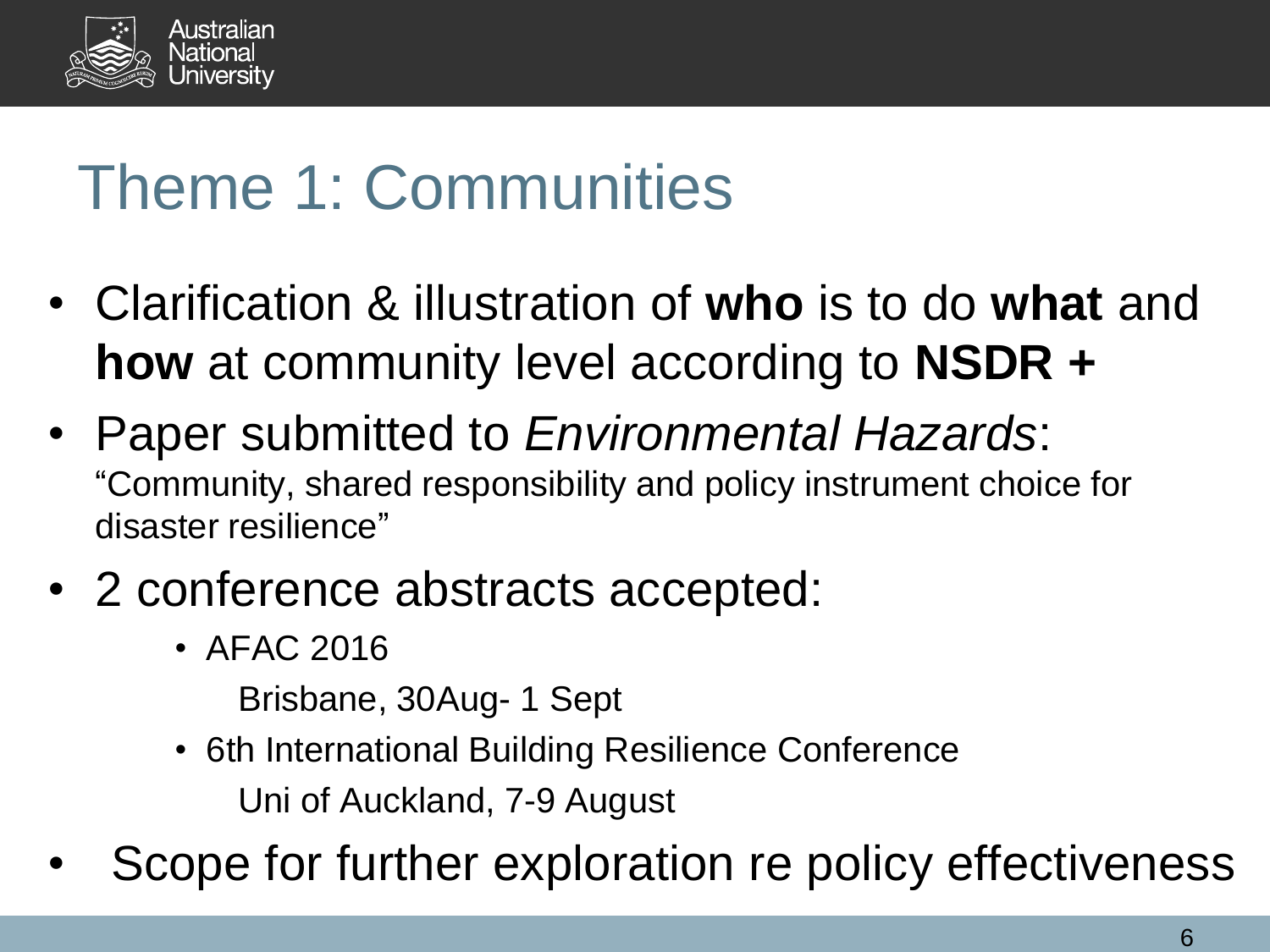

## Community Paper

#### • What are the shared responsibilities?

- Listed in NSDR & related docs
- Preparation / Response / Recovery phases

#### • What is a community?

- Individuals / Households
- Businesses (CI, small, national franchise)
- Government (national / state / local)
- Community organisations (ESOs, NGOs, interest groups)
- Which policy options are / can be used for implementation / enforcement / compliance
	- Based on Handmer & Dovers 2013